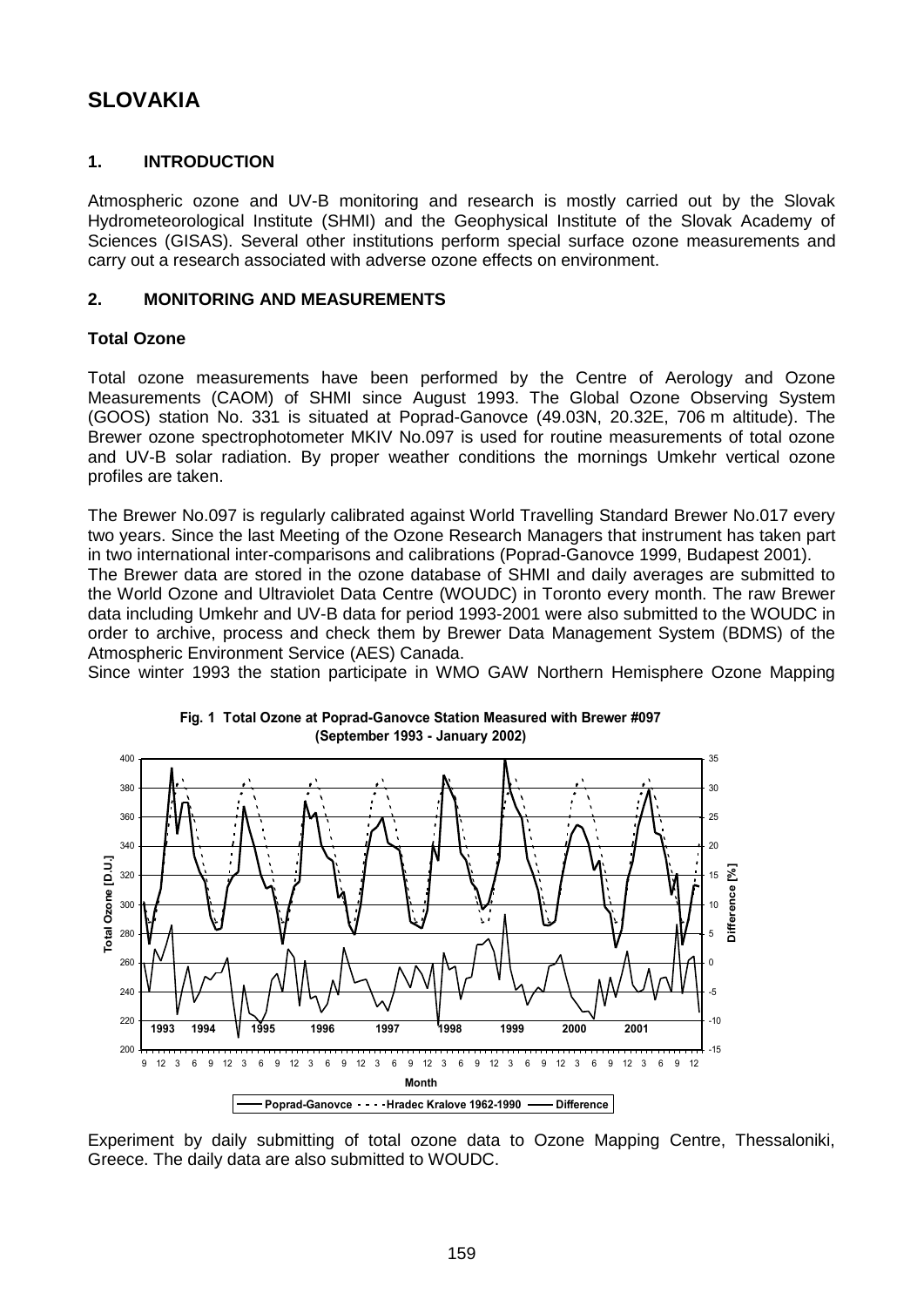## **Ground Level Ozone**

The measurement of ground level ozone concentrations in Slovakia started in 1991 within the monitoring network of the Slovak Hydrometeorological Institute. The number of monitoring stations has been gradually extended. At present the network consists of 18 stations. The stations Stara Lesna (49.15N, 20.29E, 808 m altitude, in operation since 1991), Starina (49.04N, 20.26E, 345 m altitude, in operation since 1994) and Chopok (48.94N, 19.59E, 2008 m altitude, in operation since 1994) are a part of the Environment Monitoring and Evaluation Programme (EMEP) network. Ozone analyzers of the Thermoenvironment (TEI) and the MLU companies have been used in most of the stations. In 1994, the secondary national ozone standard was installed in the Slovak Hydrometeorological Institute and regular audits by portable calibrator started to be carried out in the stations. The secondary standard of the SHMI is regularly compared with the primary ozone standard of the Czech Hydrometeorological Institute.



**Fig. 2 Ground Level Ozone at EMEP station Stara Lesna 1991-2001**

A project focused on protection of nature in the Tatras National Park (TANAP) is solved jointly by the TANAP office and the Polish Academy of Sciences (PAS). There are three other ground level ozone analyzers, operated upon principle of UV radiation absorption in Slovak part of the High Tatras. They are situated at 1100, 1778 and 2633 m altitudes and together with SHMI stations Stara Lesna and Poprad-Ganovce provide proper data for the vertical tropospheric ozone profile research. In period May-October about 25 passive Ogawa type sensors are exposed and two weekly evaluated in the High Tatras in a frame of that monitoring and research.

Monitoring and research of the tropospheric ozone vertical profile is also carried out at the Forest Research Institute (FRI). Three ML ozone analyzers are distributed at 480, 850 and 1360 m altitudes in Polana massif (central part of Slovakia).

# **Solar UV-B Radiation**

Spectral measurements of the solar UV-B radiation (in the region 290-325 nm at 0.5 nm increments) have been performed with the Brewer spectrophotometer at Poprad-Ganovce since August 1993. Observations are scheduled at regular time intervals.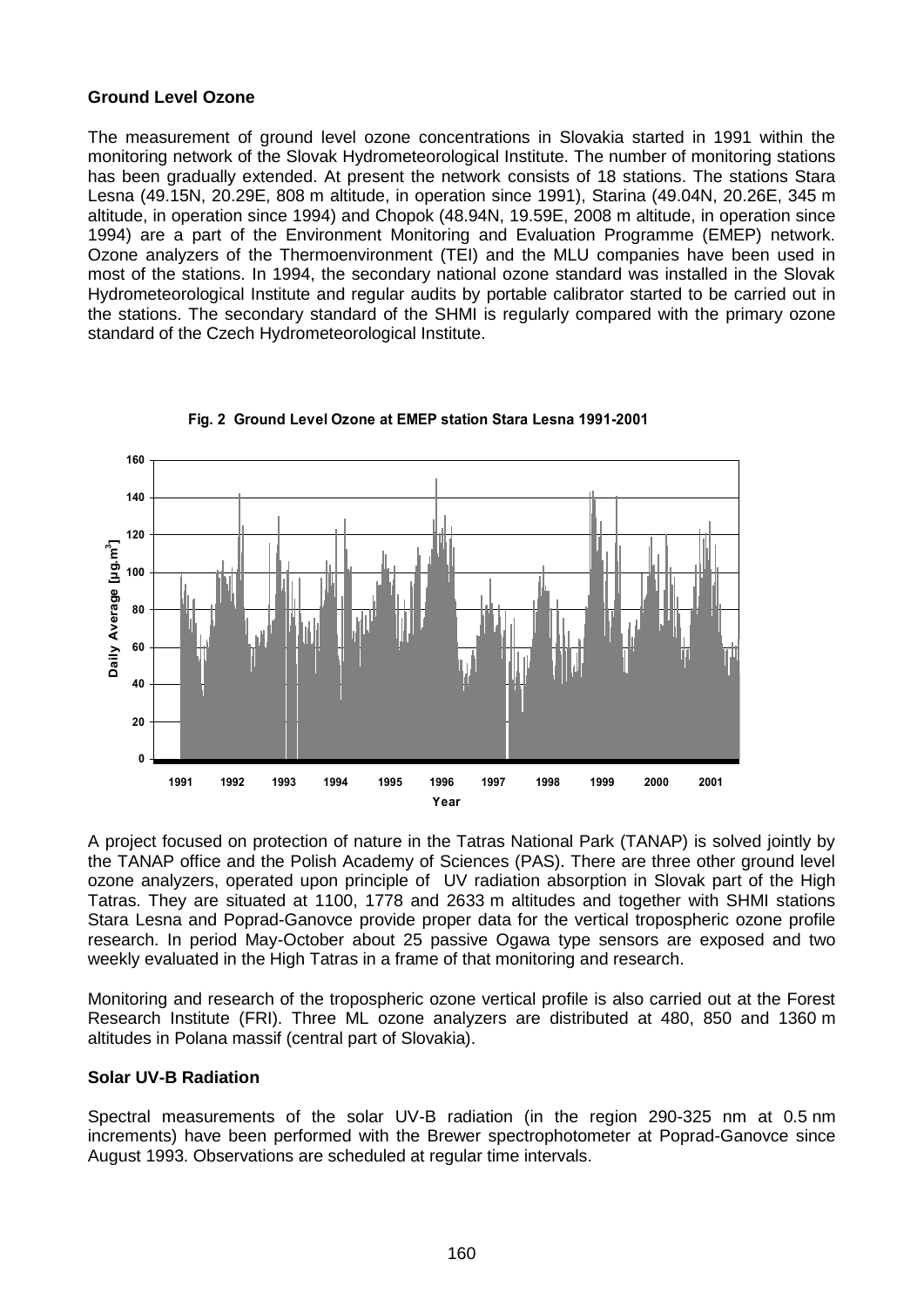The other instruments are broadband ones. At present the SHMI UV-B network consists of three SOLAR Light 501 UV Biometers (Kosice, 48.70N, 21.27E, 230 m altitude, since 1997, Bratislava 48.17N, 17.12E, 287 m altitude, since 1998, Poprad-Ganovce, since 1999).

The CAOM maintains the 501 UV Biometer designed as the national reference instrument. That instrument was compared with the Czech reference UV Biometer during the Brewer calibration campaign in Budapest with very good result. Two network instruments were calibrated towards the reference one in autumn 2001. The third is planned to be calibrated in spring 2002.

Regular yearly comparison and calibration of all SHMI and GISAS UV network instruments against the reference one will start this year. A recalculation of UV data sets is planned to be done after each calibration.

GISAS measures the global ultraviolet radiation with Eppley UV-radiometer, model TUVR for the wavelength range 290-385 nm at Stara Lesna. This instrument was recalibrated at the Czech National Radiation Centre Hradec Kralove according to the laboratory standard NBS with quartzhalogen lamp EPI-1755 1000 W. In September 2001 YES UV Biometer was installed at Skalnate Pleso (49.20N, 20.23E, 1778 m altitude). The instrument was calibrated towards the SHMI reference UV Biometer during the campaign at Poprad-Ganovce in autumn 2001.

Next 501 UV Biometer, bought already by GISAS will be installed at higher altitude in the High Tatras soon.

# **3. RESEARCH**

## **Ozone and other Atmospheric Parameters Relations**

As the upper-air and total ozone station is at the same place there are good conditions to investigate dependence of the total ozone on other atmospheric parameters at CAOM Poprad-Ganovce. The long term temperature course at selected levels was compared with total ozone. The negative total ozone trend significantly correlates with both positive temperature trend in the troposphere and negative temperature trend in the lower stratosphere. A precise investigation of the Poprad-Ganovce upper-air data 1961-2000 to use it for climate studies is about to finish.

#### **Total Ozone and UV Index Forecast**

In spring 2000 Slovak Hydrometeorological Institute started providing the UV Index forecast for the public using a regression model. Regional regression coefficients are calculated from 1993-1999 Poprad-Ganovce total ozone, DUV and upper-air data. The heights of standard pressure levels necessary for the total ozone prediction are forecasted by the numerical model ALADIN. The UV Index forecast and other information on total ozone and solar radiation are available on [www.shmu.sk/ozon.](http://www.shmu.sk/ozon) The forecast is a result of collaboration between Slovak Hydrometeorological Institute and Slovak Academy of Sciences. The regression model is regularly checked and still improved.

#### **Ground Level Ozone**

Vertical gradient of the tropospheric ozone concentration has been studied at the FRI. International project focused on influence of the ground level ozone increase upon plants and animals is carried out by PAS and TANAP office in the High Tatras mountains. At SHMI ground level ozone trends, critical levels AOT40, AOT60 and other parameters of ambient air quality are evaluated and analyzed.

#### **Annual Report on Ozone**

The analyze of total ozone, surface ozone and solar UV radiation is regularly included in the annual publication: "Air Pollution in the Slovak Republic.